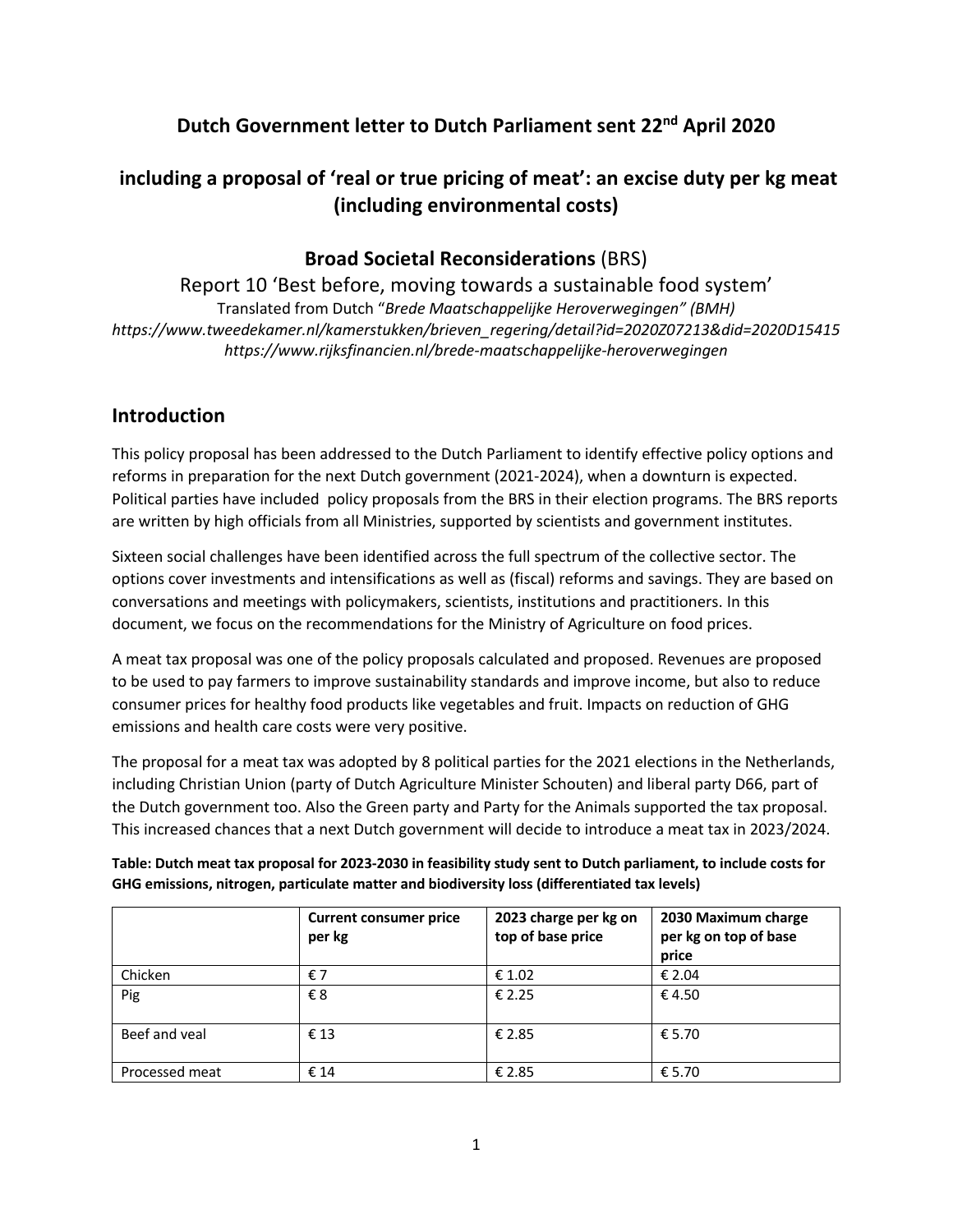## **Summary (translation of BRS text)**

Our food system is not sustainable in its current form. The effects on the environment, climate and health(care) are not included in the price of our food. The social costs of our food are higher than what we pay in the supermarket.

In recent decades, agricultural policy has primarily been focused on economic efficiency of production. The current cabinet is committed to sustainability and prevention of obesity and other diseases. However, incentives for more sustainable and healthy food production and consumption have been fragmented and are insufficient.

Farmers, supermarkets and consumers will have to fulfill a new role in the food system in a more sustainable way. The working group identified several success factors for this transition from farm to fork:

- Clarity about what a sustainable food system entails, and the meaning for all actors in the system.

- Integrated system approach: current policy is aimed at producers (agricultural policy) and on the other hand consumers (health policy). Synergies should be created through policy and implementation. The responsibility for making the system more sustainable is shared by all actors.

- Consistent and unambiguous policy that supports sustainability: food policy has in recent decades been strongly focused on the economic efficiency of primary production. Objectives for nature, climate and health were also added. But all this has happened without fundamental change to the food system.

- Combinations of types of government interventions, including pricing and standardisation: the current consumption policy is strongly focused on informing and stimulating. For production, there is a complex system of regulations. Sustainability requires a more balanced policy mix and interventions. Besides informing and stimulating, now also pricing and standardization are needed.

- Regional customization and coordination.

- Space to respond to opportunities and uncertainties.

- Promote support (including consumers, producers and chain parties).

# **Recommendations (translation of BRS text)**

Taking the above into account, the BRS working group presents a wide range of policy measures for making the food system more sustainable.

- A basic package with preconditions and policy measures including the introduction of positive price incentives for sustainable food and negative price incentives for unsustainable food. The pricing can take different forms, through a special consumption tax, subsidies or revision of the VAT rates.

- Options for redirecting non-sustainability measures.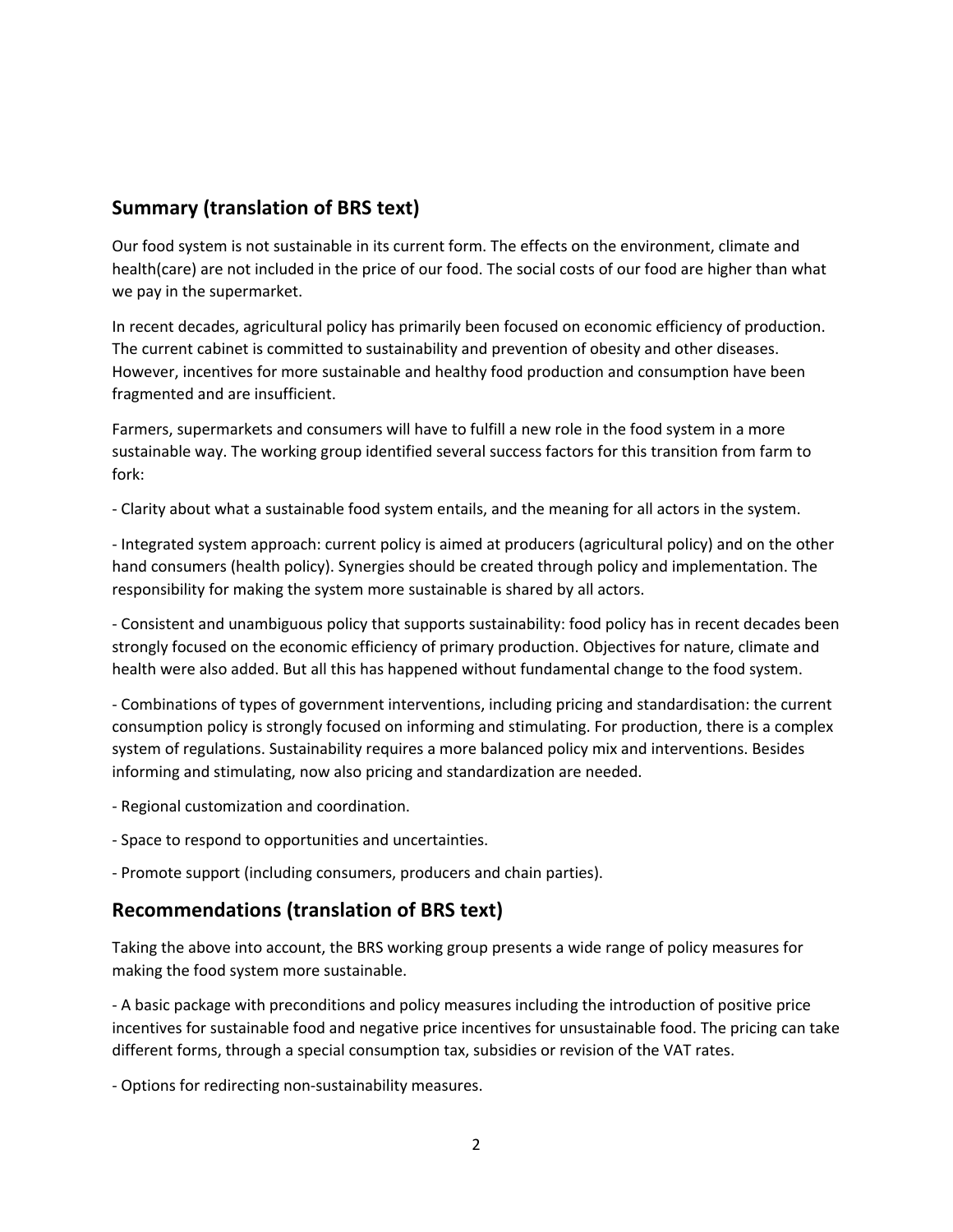- Additional variant in which the government facilitates the transition by setting frameworks.
- Additional variant in which the government facilitates the transition by prescribing working methods.
- Optional incentives.

## **Price signals regarding sustainable and healthy food to consumers (translation)**

Price signals are issued to promote the consumption of sustainable and healthy food. The working group offered options, such as the introduction of a consumption tax or adjustment of the VAT rates. The effectiveness and the consequences for the implementation and enforcement of the measures must of course be weighed.

The price signals are primarily for meat, vegetables and fruit and sugars (in soft drinks and juices). Revenues from pricing measures, such as levies on meat and sugar, can be used to further promote and support making the food system more sustainable and healthy. This so-called 'backflush' of resources can be done in various ways, e.g. via a backflush to consumers - especially in lower income groups - and incentives for sustainable (food) production and consumption such as fruit and vegetables.

# **Budgetary impact (translation)**

The policy options presented are expected to decrease the societal costs over time. In addition to this margin, the tax measures on meat and sugar will generate tax revenues from 2023 onwards. It is recommended to use parts of this revenue to lower the price of fruit and vegetables. In addition, revenues can be used to (partly) reduce negative welfare effects for consumers and for additional sustainability investments of producers/farmers. The pricing / tax measures require technical and administrative adjustments from private companies. The potential effects legitimize such a process.

|                                                                    | 2021 | 2022 | 2023   | 2024   | 2025   | Struc.   | Struc. |
|--------------------------------------------------------------------|------|------|--------|--------|--------|----------|--------|
|                                                                    |      |      |        |        |        |          | In     |
| Real pricing meat, user tax (excise<br>duty) according to external | 0    | 0    | $-850$ | $-850$ | $-850$ | $-1.700$ | 2025   |
| (environmental) effect per kg meat                                 |      |      |        |        |        |          |        |
| Real pricing meat, adjustment VAT                                  | 0    |      | $-610$ | $-610$ | $-610$ | $-160$   | 2023   |
| Consumption tax 30%/I soft drink                                   | 0    |      | $-810$ | $-810$ | $-810$ | $-810$   | 2023   |
| Making vegetables & fruit cheaper                                  | 0    |      | 160    | 160    | 160    | 160      | 2023   |

Price signals to consumers sustainable and healthy food:  $(E \text{ min})$ 

*Page 12* 

Effects levy on meat by external effect per kilo, a levy on the price of soft drinks of 30% per liter and a price reduction of fruit and vegetables via a lower VAT. Change in global environmental impacts:

| Global annual environmental    | Unit      | X 1 million                         |
|--------------------------------|-----------|-------------------------------------|
| pressure/total population 2025 |           |                                     |
| Climate change                 | Kg CO2-eg | $-1964$<br>$($ = ca. 2 Mton CO2-eq) |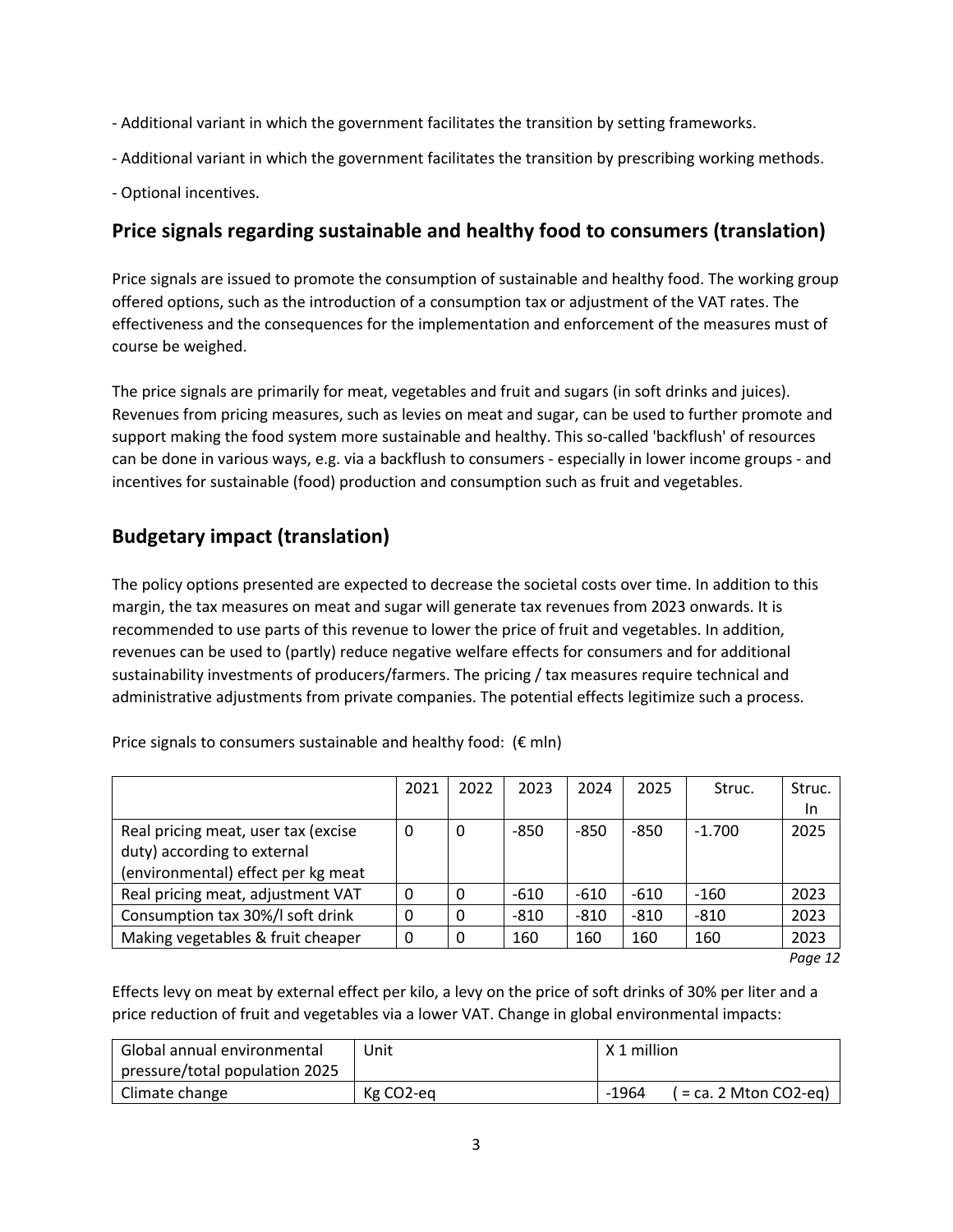| (Blue) water usage        | M <sub>3</sub> | $-20$  |
|---------------------------|----------------|--------|
| Land usage                | M <sub>2</sub> | $-3,1$ |
| Acidity                   | Kg SO2-eg      | $-27$  |
| Saltwater eutrophication  | Kg N-eg        | -4     |
| Sweetwater eutrophication | Kg P-eq        | -0,1   |

Table 4.1, page 35

## Ecomical indicators:

| Decrease emission costs                  | Million $\epsilon$ | 269     |
|------------------------------------------|--------------------|---------|
| Decrease health costs                    |                    | 57      |
| Decrease health burden DALY <sup>1</sup> |                    | 560     |
| Levy revenues                            |                    | 2449    |
| Consumer surplus                         |                    | $-2742$ |
| Producers surplus                        |                    | -133    |
| Total effect welfare                     |                    | 460     |

Table 4.2, page 35

## **Conclusion about the BRS recommendations to Dutch Parliament (written by TAPP Coalition)**

As a result of the policy proposals of a higher price of meat and lower prices for vegetables and fruit, Dutch consumers will eat healthier, which will keep or improve their health. As a result, the rising healthcare costs will rise less (reduce). Because less meat and more vegetables will be eaten, according to the BRS report and the PBL institute who made the calculations, the number of new diabetes patients will decrease by 7.6% from 2025 (4434 persons). The decrease is 2.7% (2883 people) in stroke and 2.9% (454 people) in colon cancer. Health care costs will reduce with 57 million euro per year as a result of the policy proposals. This proposal will also reduce CO2 emissions (2 Mton CO2 eq per year). 18 million cubic meters of water is saved and more land can be used for other purposes compared to animal feed production.

The Dutch government has listened to scientists and others asking for fiscal and subsidy reforms to make sustainable and healthy food the easiest choice for consumers and to make food with negative impacts on health and the planet more expensive. The TAPP Coalition proved in 2019 that a majority of 63% Dutch consumers support a higher price (tax) on meat, if revenues are used to make the price of vegetables and fruits cheaper and compensate farmers and low income groups. The authors of the BRS report did include this strategy into their policy proposals.

## **Attachment 1 Real pricing of meat (translation of BRS text)**

Consumption tax by external effect

Target: Reduction of negative effects on health and the environment as a result of meat consumption

**Substantiation and intended effect of the measure**

 $1$  DALY: change in experienced time of sickness (verandering in ervaring ziektelast)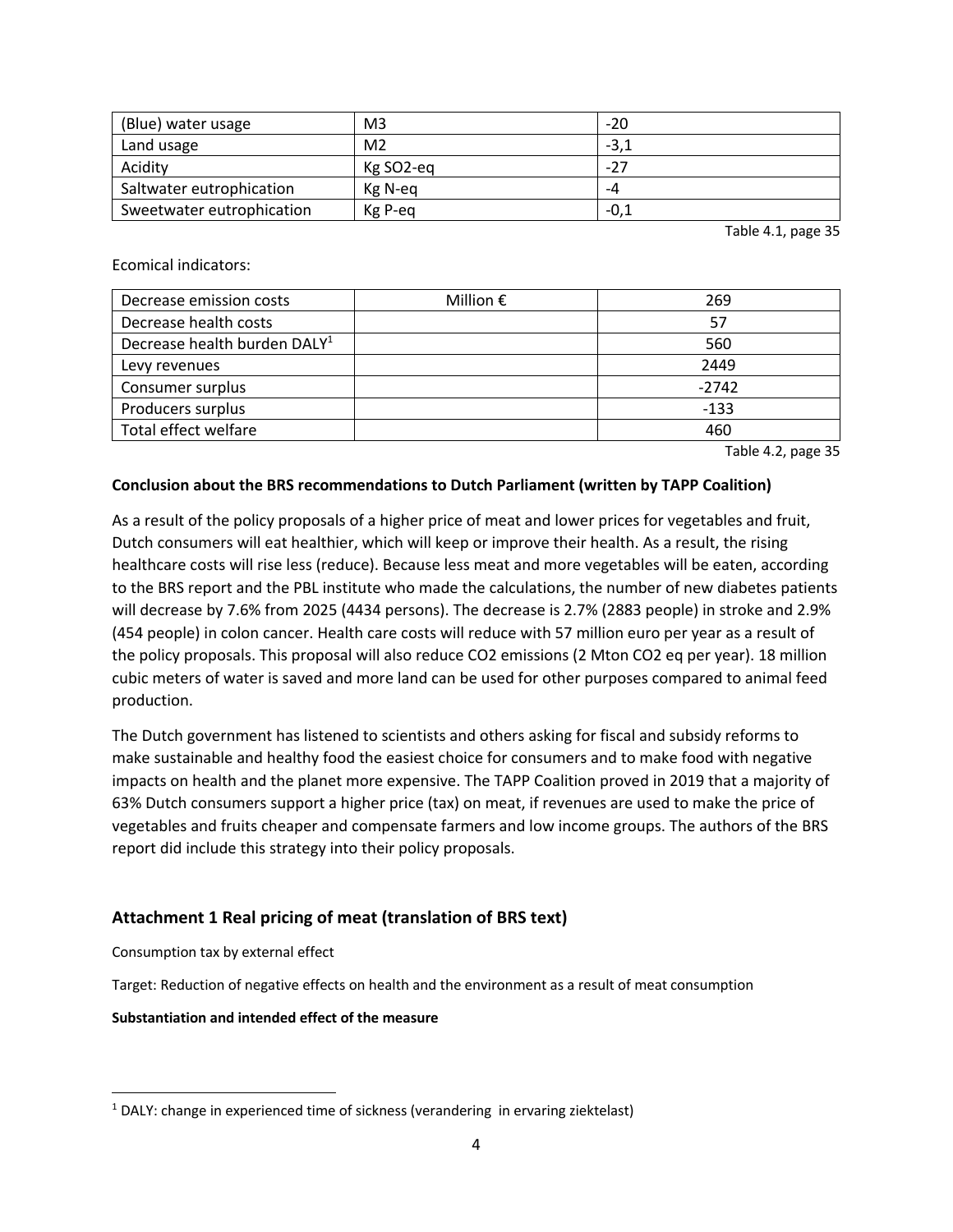The Health Council makes a link between the consumption of red and processed meat and certain diet-related diseases, namely: stroke, diabetes, colon cancer and lung cancer. The Health Council recommends in its "Guidelines for Good Nutrition 2015" to limit the consumption of red and, in particular, processed meat.

At the same time, the production of meat has negative effects on the environment that have not (sufficiently) been passed on in the current price paid by the consumer in the supermarket or at the butcher's shop. The result of this "unrealistic" low price is "too great" demand and too large a production of meat and meat products. Meat is by far the largest part of the 'footprint' of Dutch food consumption. This contributes to the current consumption footprint, which is measured in a country footprint and a greenhouse gas footprint, does not fall within the limits of a sustainable food system.

The measure sends out a signal through higher prices about a more realistic price for meat and about the undesirability of too high a meat consumption. The higher price means that meat consumption will decrease. Due to the reduced demand, the production volume and emissions from meat production are also decreasing.

## **Instrument design**

Option 1: High 21% VAT rate will apply to meat

Option 2: Special consumption tax according to external effect per kilo of meat (excise duty)

The rate concerns both meat produced and imported in the Netherlands. This prevents a substitute stream of meat produced abroad from destroying the health and environmental impact. This also prevents the competitive position of Dutch producers from deteriorating.

The tax on all finished meat products goes uniformly to the high VAT rate of 21%. No distinction is made between different types of meat with different impacts on health and the environment. The instrument is designed as a special consumption tax per kilo of meat. This is in addition to the usual VAT. The rate is geared to the "external" (not yet priced) environmental effects per kilo of meat and is therefore differentiated automatically. Beef, pork and chicken have varying effects on the environment (disease burden due to meat consumption is not included in this rate). The calculation is based on the maximum rate in 2030 (see below). This rate could be introduced gradually, increasing further over time. The rate must be such that an effective behavioral effect can be achieved (see effectiveness).

|                | <b>Current consumer price</b><br>per kg | 2023 charge per kg on<br>top of base price | 2030 Maximum charge<br>per kg on top of base<br>price |
|----------------|-----------------------------------------|--------------------------------------------|-------------------------------------------------------|
| Chicken        | €7                                      | € 1.02                                     | € 2.04                                                |
| Pig            | €8                                      | € 2.25                                     | € 4.50                                                |
| Beef and yeal  | €13                                     | € 2.85                                     | € 5.70                                                |
| Processed meat | € 14                                    | € 2.85                                     | € 5.70                                                |

**Table: Dutch meat tax proposal for 2023-2030 in feasibility study sent to Dutch parliament, to include costs for GHG emissions, nitrogen, particulate matter and biodiversity loss (differentiated tax levels)**

#### **Indication of effect on indicators**

The figures presented here are based on simplified model calculations, for the method, its limitations and the sources and assumptions used, see appendices 8 and 9. These figures indicate the magnitude of the effect. The assumptions made can have a major effect on the results of the calculations. The figures can therefore only be used to compare the magnitude of the effects of the various price interventions in this report.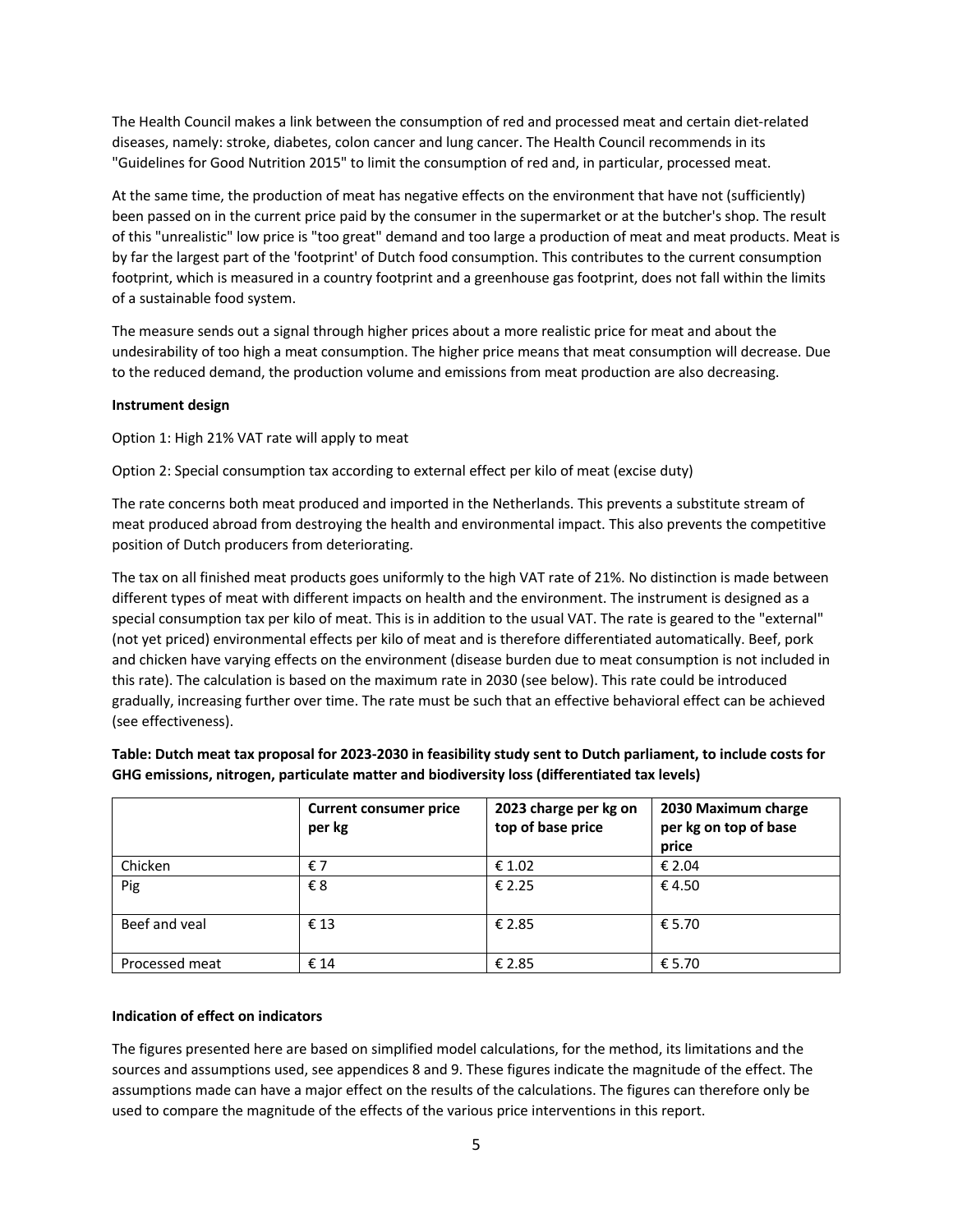The pricing of the external effect involves a decrease in the number of new patients by 1.5 - 7.5% and a decrease of 6344 DALYs. The expected environmental gain from pricing the external effect is considerably greater than in the 21% VAT scenario. This is because all tax rates are higher and because a higher rate for beef and pork is added to the price because of the higher environmental impact than for chicken, which will cause a more significant decrease in consumption and production and thus the environmental damage than in the case of a lower uniform 21 % rate. The same goes for the health gain, which is entirely with red meat (beef and pork). At a higher price for beef and pork, health damage will therefore also decrease through lower consumption. The drop in the number of new patients estimated here is of the same magnitude as previously found in a social cost-benefit analysis of price interventions on meat (Biesbroek 2019). The consumption of meat, especially beef, contributes significantly to the burden of disease due to food-borne infections such as salmonella (Pijnacker et al 2019). With a decrease in meat consumption, the burden of disease due to food-borne infections will also decrease (but not directly.

## **Change in global impact**

| Global annual environmental    | Unit           | X 1 million                       |
|--------------------------------|----------------|-----------------------------------|
| pressure/total population 2025 |                |                                   |
| Climate change                 | Kg CO2-eq      | $=$ ca. 2 Mton CO2-eq)<br>$-1973$ |
| (Blue) water usage             | M <sub>3</sub> | $-18$                             |
| Land usage                     | M <sub>2</sub> | $-3,3$                            |
| Acidity                        | Kg SO2-eq      | $-28$                             |
| Saltwater eutrophication       | Kg N-eq        | $-4,3$                            |
| Sweetwater eutrophication      | Kg P-eq        | $-0,1$                            |

## **Change in the number of new patients in the Netherlands**

| new patients in 2025 | Percentage of total | <b>External effect</b> |
|----------------------|---------------------|------------------------|
| Stroke               | 2.7%                | $-2883$                |
| Breast cancer        | 1.7%                | $-279$                 |
| Type 2 diabetes      | 7.6%                | $-4434$                |
| Lung cancer          | 1.8%                | $-264$                 |
| Colon cancer         | 2.9%                | -453                   |

## **Economic indicators**

| Decrease emission costs                  | Million $\epsilon$ | 279     |
|------------------------------------------|--------------------|---------|
| Decrease health costs (medical           |                    | 29      |
| expenses)                                |                    |         |
| Decrease health burden DALY <sup>2</sup> |                    | 317     |
| Levy revenues                            |                    | 1717    |
| Consumer surplus                         |                    | $-1942$ |
| Producers surplus                        |                    | $-116$  |

At the same time, in the CBA meat (Biesbroek) there is a higher welfare gain than the indication given above. For example, no effect on productivity has been included here. In the CBA, as a result of a comparable order size tax on meat, this profit is estimated at a minimum of 604 million euros over a period of 30 years. Health costs and disease burden of food infections from meat consumption in euros are not included. An estimate of this amounts

 $2$  DALY: change in experienced time of sickness (verandering in ervaring ziektelast)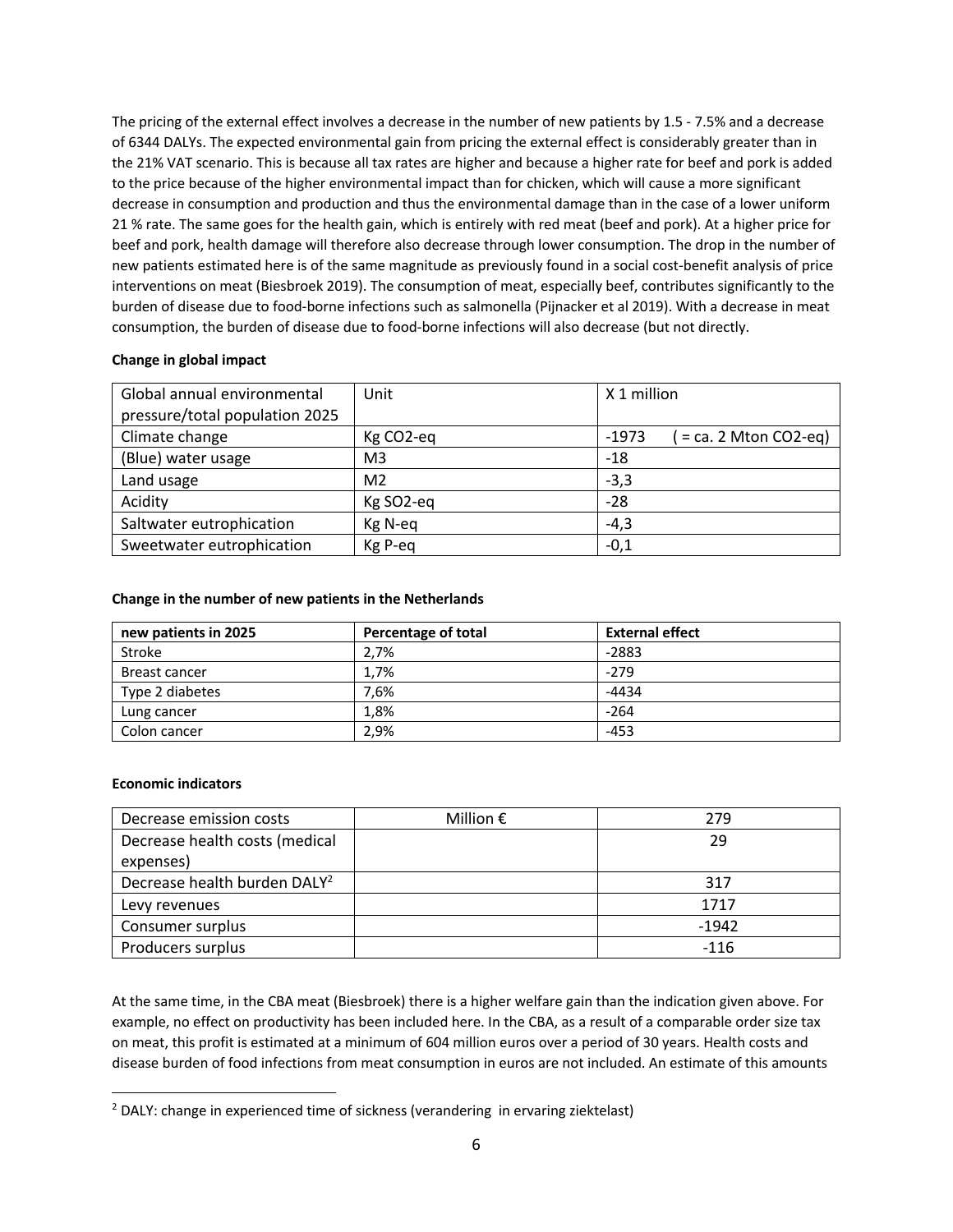to a reduction of approximately € 13 million in health care costs and € 17 million in reduced DALYs per year if such a target tax on meat would be introduced.

#### **Assessment criteria**

#### **Effectiveness**

The measure is effective in influencing consumer behavior in the desired sense. The World Bank (2020, Obesity) indicates that the most effective measure is pricing for impact on unhealthy eating behavior.

The level of the rate is a point of attention for the design. To be effective, the World Bank indicated that the rate should be high enough to bring about a change. In this regard, the World Bank quotes the WHO as indicating that a rate increase should be at least 20% of the retail price. This is not met in the increase from 9% to 21% VAT.

When setting a rate according to external effect, it is desirable to take into account the minimum desirable price increase during the gradual increase.

#### **Legal practicability**

Good. Each EU Member State has the option of introducing a special consumption tax, provided that the conditions are met (no sales tax character; no border formalities).

#### **Tax practicability**

A new tax (other than VAT) requires a new declaration system, which must be linked to the other automated systems (such as collection systems). New taxes cannot be included in the collection system until 2023.

#### **Administrative feasibility**

Increasing VAT may create taxation problems for taxpayers between meat and meat-containing products. An alternative could be to increase the VAT on all products that are meat or contain meat. This can give an extra impulse to the switch from animal to vegetable products.

Raising a rate based on external effect per kilo can be done in two ways: with butchers/slaugherhouses and with supermarkets/retail. For products in which meat has been processed, the rate is determined in proportion to the quantity of processed meat. Levies on these parties are subject to a large number of taxpayers (CE Delft: 8,420). To avoid this, the tariff can be placed earlier in the chain, for example with slaughterers and importers. In that case, the number of taxpayers is smaller (CE Delft: I1.795). However, the tax does require import / export corrections to prevent exports from being taxed and imports of meat not. This requires complex administration at the slaughterhouses / importers.

#### **Impact and support**

By combining a price increase on meat with a tax reduction elsewhere (for example via the Income Tax) or with a price reduction on fruit and vegetables (for which there is support), the support for a price increase for meat can be increased.

#### **Administrative burdens for citizens and companies**

No burdens for livestock farmers; depending on form limited burden at butcher / supermarket or slaughterer / importer. Government burden for setting up monitoring.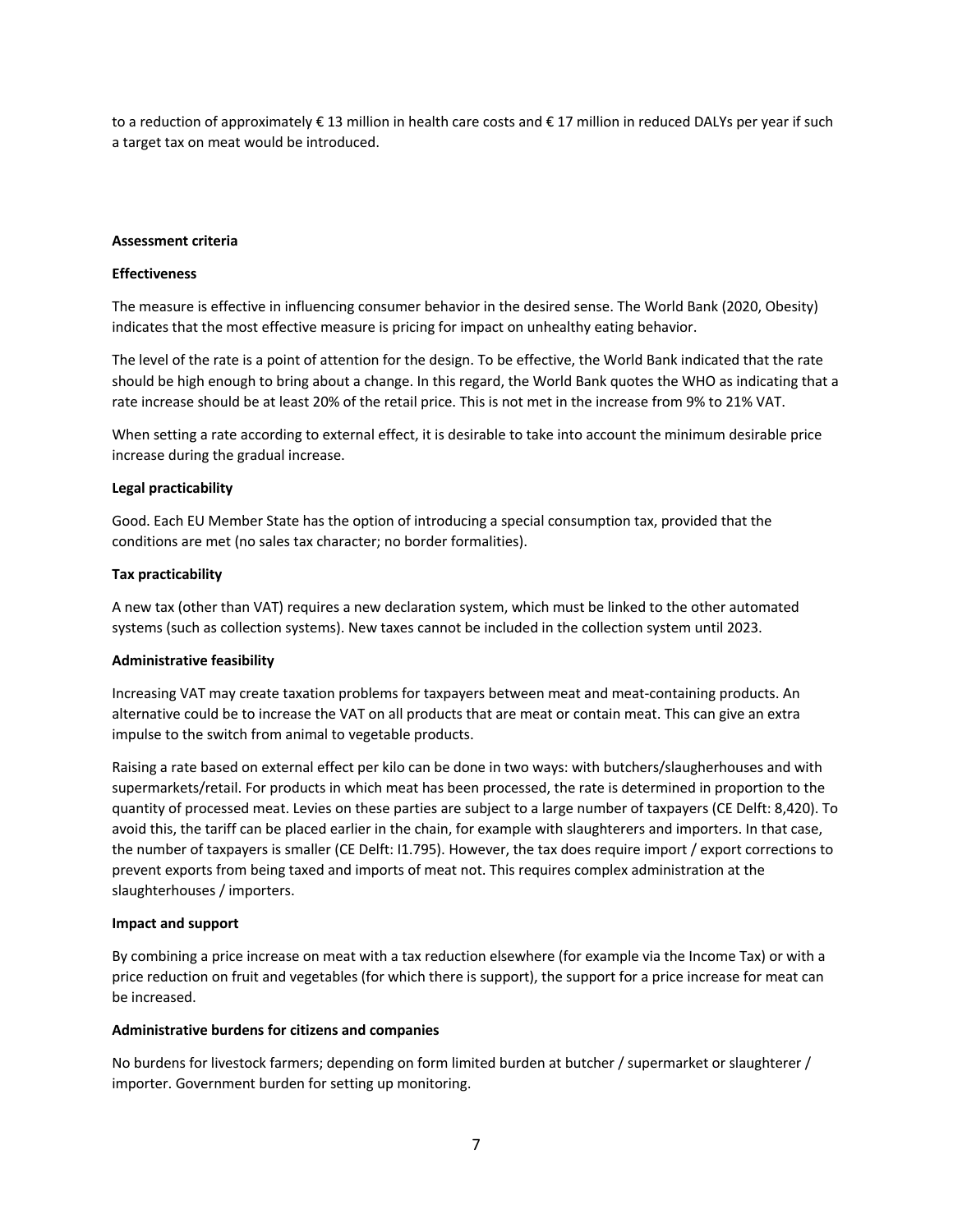#### **Measure in a broader perspective**

Reducing meat consumption can lead to a reduction in environmental pressure. It is then important to find out how meat is replaced in the consumption pattern. This replacement of meat in the consumption pattern will negate part of the calculated environmental gains. The extent to which this happens depends on the choices made by the consumer.

It is therefore important to have a price increase for meat accompanied by additional policies to promote healthy and sustainable food choices, such as a price reduction for healthy and sustainable products.

In the case of a VAT increase for meat, it must be taken into account that this increase has a greater effect on organically or otherwise more sustainably produced meat. After all, the cost price of such products is higher than for meat from conventional intensive production. This effect can be counterproductive to the ambition to stimulate more sustainable choices. Pricing the external effect can meet this disadvantage, provided that the determination of the external effect can take place sufficiently accurately at company level.

In that case, the price surcharge shows which products have a lower environmental impact. This becomes all the more clear when the price mark-up for the external effect is separately visible to the consumer. The proposed pricing of the external effect is based on the environmental impact of the production method. Other aspects of sustainability such as animal welfare and fair trade (think of soy for animal feed) are not reflected in this. As a result, the consumer may be faced with a choice to weigh animal welfare against environmental pressure. A single, unambiguous sustainability characteristic in which all aspects are taken into account and weighed up can meet this. It may also be useful to see whether meat can be included in a meat tax as an ingredient in food products. Now we only looked at finished meat products.

The proposed tax systems do not yet differentiate for the country of origin. This means that a cheaper piece of meat from abroad can, despite the tax, remain cheaper and therefore more attractive to the consumer. By the combination of information about sustainability and possible standardization (see sheet 8), this effect can be controlled.

A further form of price differentiation could also be envisaged, whereby the tax base of the tariff is based on the environmental pressure of the meat production at the livestock farmer / poultry farmer / pig farmer. This means that for meat from livestock farmers that cause little external costs, a lower rate per kg of meat is paid than if it comes from livestock farmers that cause high external costs. This requires clear agreements about emission registration and, for example, an opt-in for foreign livestock farmers to participate in the registration.

This system has the advantage, for example, that meat produced in the Netherlands by organic farmers is taxed less than meat from non-organic farmers. It is therefore even better to differentiate for meat produced less sustainably from abroad.

## **Attachment 2. Making fruit and vegetables cheaper (translation of BRS text)**

#### **Promotion of health related to consumption**

The Health Council makes a link between the consumption of fruit and vegetables and a reduced risk of certain diseases. Specifically, eating fruits and vegetables has been shown to lower the risk of coronary heart disease and stroke. Furthermore, there is a link between the consumption of vegetables and a lower risk of colon cancer and between green leafy vegetables and a lower risk of diabetes and lung cancer. Fruit consumption is associated with a lower risk of diabetes, colon cancer and lung cancer. In its 'Guidelines for Good Nutrition 2015', the Health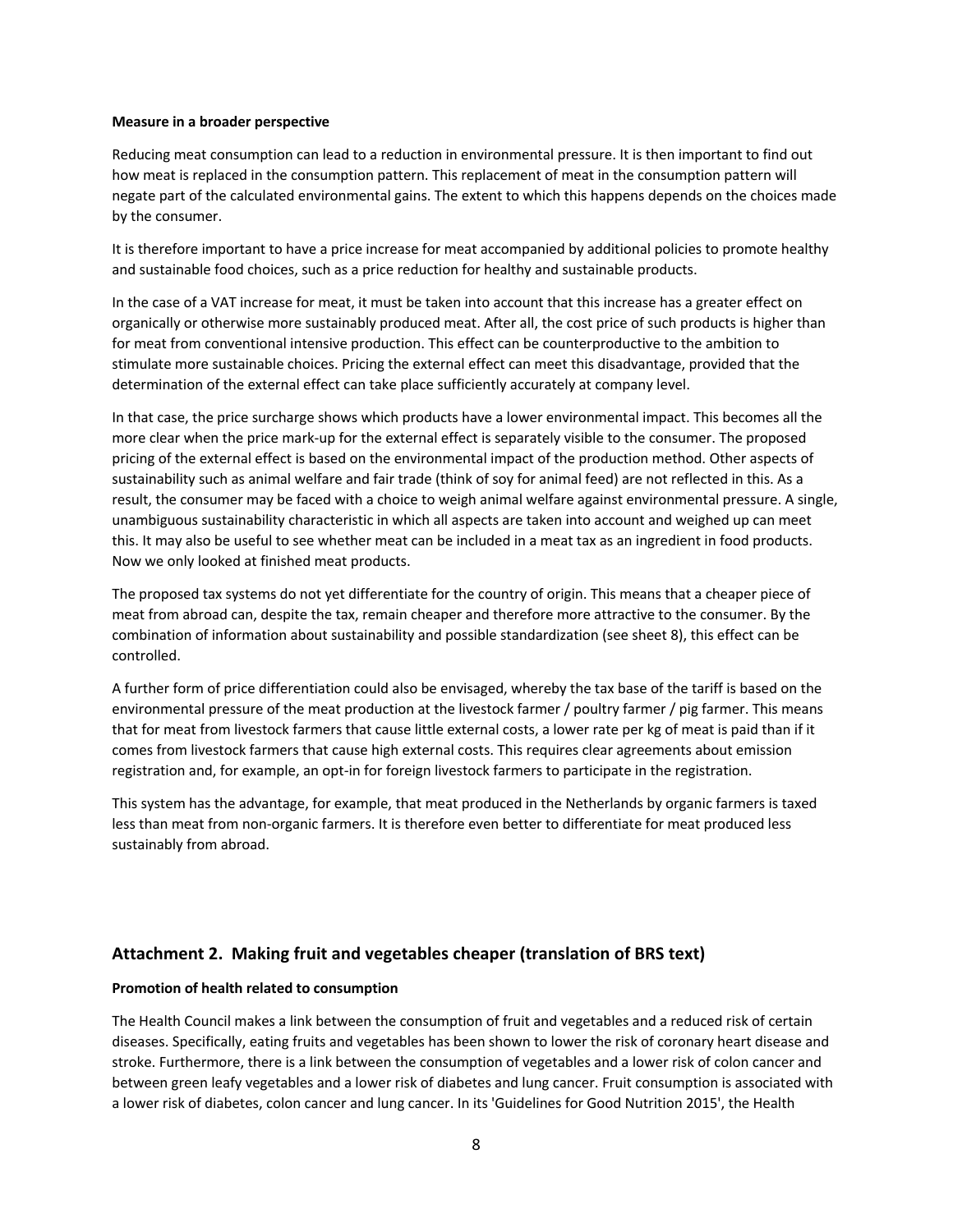Council of the Netherlands recommends eating according to a more plant-based and less animal-like diet and eating more fruit and vegetables than the Dutch do now.

The measure sends a signal via the lower price regarding the desirability of eating more fruit and vegetables. Due to the lower price, consumption increases slightly, as does production.

### **Elaboration of the instrument**

If possible, consideration could be given to providing a subsidy ("negative consumption tax") that can be justified on the basis of the positive effect on health. The manner in which this is provided must then be further elaborated.

Consideration could also be given to designing the measure via the VAT rate. Price differentiation or, for example, a lower rate of 5% on fruit and vegetables produced in the Netherlands and abroad.

#### **Indication of effect on indicators**

(impact on climate, environment and health)

The figures presented here are based on simplified model calculations, for the method, its limitations and the sources and assumptions used, see appendices 8 and 9. These figures indicate the magnitude of the effect. The assumptions made can have a major effect on the results of the calculations. The figures can therefore only be used to compare the magnitude of the effects of the various price interventions in this report.

A reduced price for fruit and vegetables will result in the Dutch population consuming more of these products. Health gains can be made with a higher consumption of fruit and vegetables. The number of new patients will decrease for a number of diseases. The number of new patients (incidence) decreases by 0-1%, as a result of which the costs for these diseases decrease and the perceived burden of disease also decreases (1382 DALYs). On the other hand, greater demand for fruit and vegetables will lead to greater production. On a global scale, environmental pressure will therefore increase as a result of increased consumption in the Netherlands. However, if, at the same time, for the benefit of a "protein transition" there is an increase in the meat load and thus a decrease in meat consumption, environmental gains can still be expected.

The increase in environmental pressure from increased consumption of fruit and vegetables is based on the current mix of products we consume within this category. By choosing other products within this category, the increase in environmental pressure can be limited.

| Global annual environmental    | Unit                  | X 1 million |
|--------------------------------|-----------------------|-------------|
| pressure/total population 2025 |                       |             |
| Climate change                 | Kg CO <sub>2-eq</sub> | 49          |
| (Blue) water usage             | M <sub>3</sub>        | 2.2         |
| Land usage                     | M <sub>2</sub>        | 0           |
| Acidity                        | Kg SO2-eq             | 0.2         |
| Saltwater eutrophication       | Kg N-eq               | 0           |
| Sweetwater eutrophication      | Kg P-eg               | 0           |

#### **Change in global environmental impacts - reduced VAT rate 5% on vegetables and fruits**

#### **Change in the number of new patients in the Netherlands**

| new patients in 2025 | Percentage of total | ternal effect<br>ו אנכו |
|----------------------|---------------------|-------------------------|
| Stroke               | 0,9%                | LQ5F<br>JJJ             |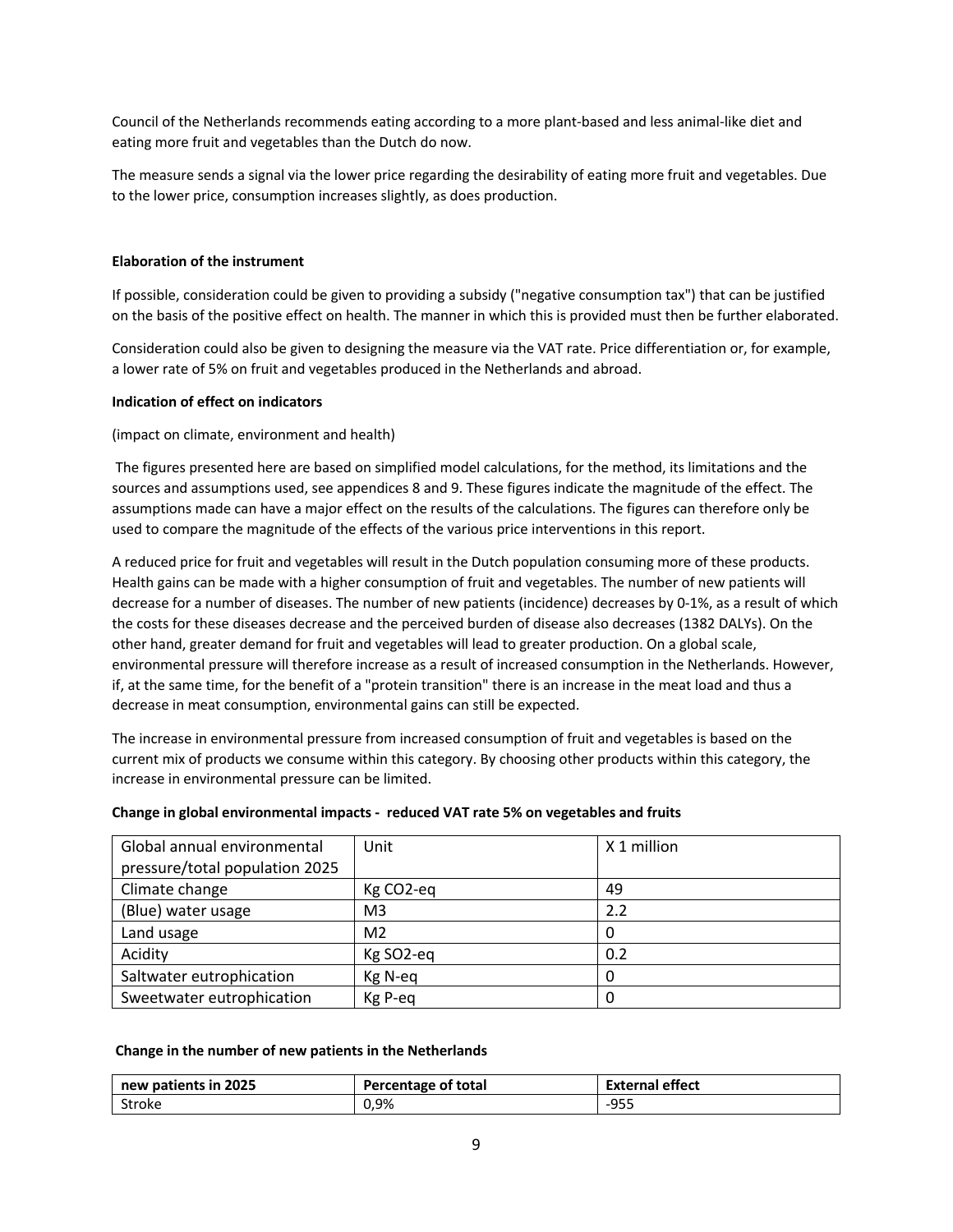| Coronary artery disease | 0,3% | $-402$ |
|-------------------------|------|--------|
| Type 2 diabetes         | 0.2% | $-125$ |
| Lung cancer             | 0.5% | -73    |
| Colon cancer            | 0%   | -13    |

#### **Indication of economic consequences**

The above-mentioned global increase in environmental pressure can be expressed in euros.

#### **Economic indicators reduced VAT rate 5% on vegetables and fruits**

| Decrease emission costs                  | Million $\epsilon$ |        |
|------------------------------------------|--------------------|--------|
| Decrease health costs (medical           |                    | $-6,4$ |
| expenses)                                |                    |        |
| Decrease health burden DALY <sup>3</sup> |                    | -69    |
| Levy revenues                            |                    | $-162$ |
| Consumer surplus                         |                    | 158    |
| Producers surplus                        |                    | 14     |

A small decrease in the number of new cases of disease for a number of diseases leads to a reduction in healthcare costs for those diseases. In addition, (some of) these people will develop other diseases. Someone who does not develop colon cancer may develop Alzheimer's later in life.

The main benefit of the measure is therefore the increase in perceived health, expressed in a decrease in the number of years of life with illness or earlier death. These so-called DALYs can be expressed in euros.

To explain: the consumer surplus represents the (total) valuation that the consumer has for a product, minus what he / she actually has to pay for the product. The tables always show the change in consumer surplus relative to the baseline situation. This therefore concerns the change in the consumer surplus, as a result of the target tax or VAT adjustment. As a rough first order approach, it can be said that the change in the consumer surplus is roughly equal to the amount that the consumer buys in the new situation (after the tax change) multiplied by the price decrease / price increase. Thus, the change in consumer surplus is roughly the change in consumer spending due to the tax. The consumer surplus is a measure of the welfare effect (if the tax becomes lower, the consumer will benefit in prosperity, he / she has to pay more for the taxed product).

The producer surplus is the difference between revenues (from the sale of consumer products by the retailer) minus the variable costs. The amount can be seen as a reward for the fixed / primary production factors. In the tables, the focus is always on the change in the producer surplus, relative to the initial situation. It can be understood as a change in the "profit" for the retailers.

## **Assessment criteria**

## **Effectiveness**

The measure is effective in influencing consumer behavior in the desired sense. However, the expected consumption effects and thus prosperity gains seem small as a result of a VAT reduction to 5%.

Nor is it clear when VAT is reduced whether the price reduction is passed on to consumers.

## **Legal practicability**

<sup>&</sup>lt;sup>3</sup> DALY: change in experienced time of sickness (verandering in ervaring ziektelast)